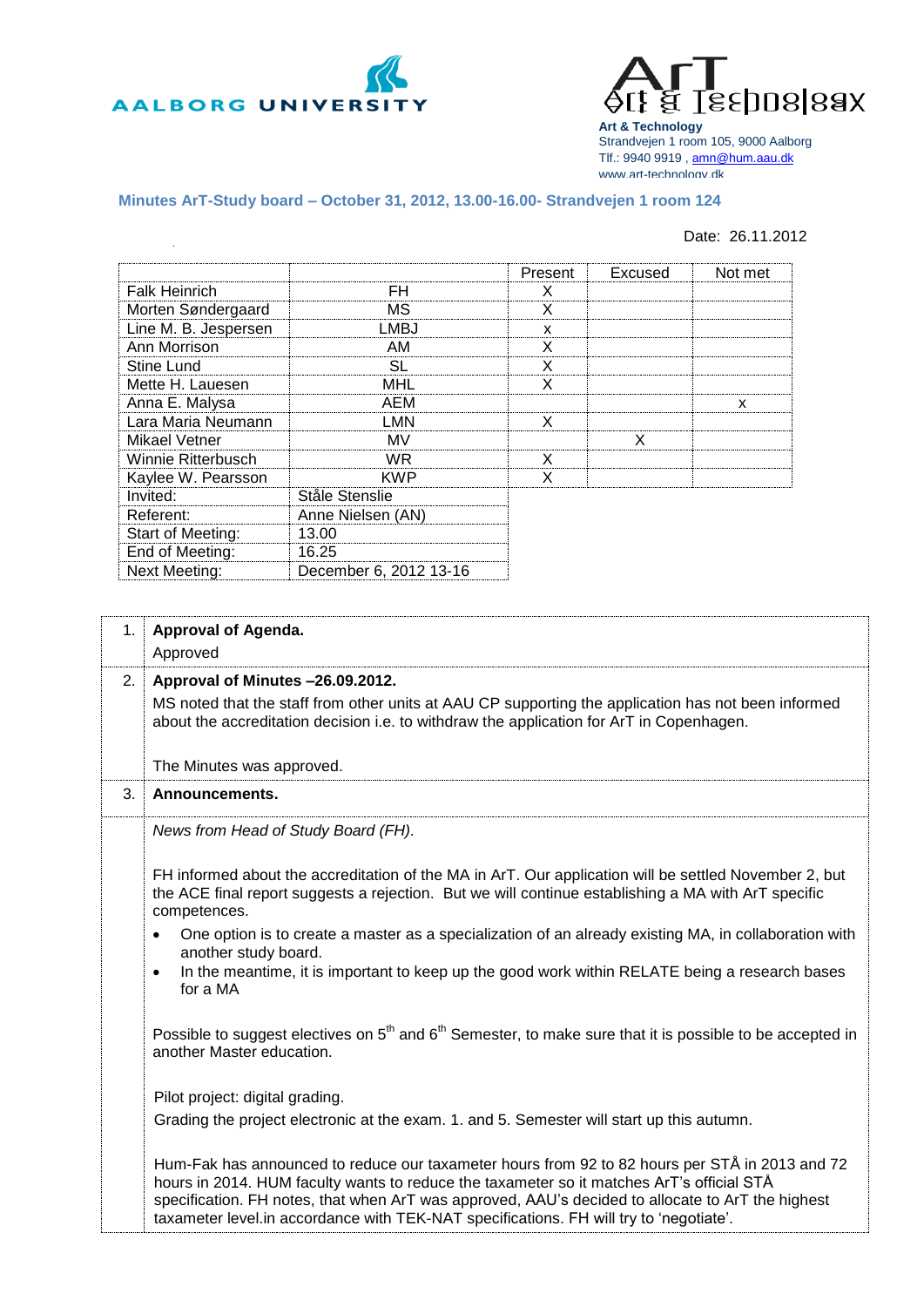



**Art & Technology** Strandvejen 1 room 105, 9000 Aalborg Tlf.: 9940 9919, [amn@hum.aau.dk](mailto:amn@hum.aau.dk)

|    | www.art-technology.dk<br>Dispensation to start at ArT4 - OK that he gets a new study regulation.                                                                                                                                                                                                                                                                                                                                                                                                                                                                                                                                 |
|----|----------------------------------------------------------------------------------------------------------------------------------------------------------------------------------------------------------------------------------------------------------------------------------------------------------------------------------------------------------------------------------------------------------------------------------------------------------------------------------------------------------------------------------------------------------------------------------------------------------------------------------|
|    | Dispensation – ArT6 student – OK to start the BA project work, Feb. 1. 2013 (the old study regulation).                                                                                                                                                                                                                                                                                                                                                                                                                                                                                                                          |
|    | Group Evaluation - Good idea to have the procedure in writing in the 'Handbook'.                                                                                                                                                                                                                                                                                                                                                                                                                                                                                                                                                 |
|    | The students are well aware of the group evaluation - they are more worried about whether the<br>teachers are prepared to handle group evaluation. FH has asked (and asks again) the CAT-school to<br>take care of ArT teachers. Generally, the departments are responsible for the staff. WR tries to arrange<br>a session for ART-teachers.                                                                                                                                                                                                                                                                                    |
|    | Relate News (SS).                                                                                                                                                                                                                                                                                                                                                                                                                                                                                                                                                                                                                |
|    | Obel guest professors (update).<br>AM – suggestions for guest lecturers – ranking.<br>SS - there are funding for 16 month for guest lecturers within the next 3 years.<br>LMBJ calls for more information from RELATE to its members.                                                                                                                                                                                                                                                                                                                                                                                            |
|    | News from CAT-School (MV).                                                                                                                                                                                                                                                                                                                                                                                                                                                                                                                                                                                                       |
|    | Are working with accreditation, marketing, Web-based Study Guide at the moment.                                                                                                                                                                                                                                                                                                                                                                                                                                                                                                                                                  |
|    | WRB contacts DEC. SV. to get pictures for the websites.                                                                                                                                                                                                                                                                                                                                                                                                                                                                                                                                                                          |
|    | News from Students Representative (SL).                                                                                                                                                                                                                                                                                                                                                                                                                                                                                                                                                                                          |
|    | Elections are coming up - 6 students from ArT had run for the ArT Study Board.                                                                                                                                                                                                                                                                                                                                                                                                                                                                                                                                                   |
|    | SL is running for "Akademisk Råd".<br>AAU and alcohol policy. After a short discussion the study board approved that it is OK to serve wine to                                                                                                                                                                                                                                                                                                                                                                                                                                                                                   |
|    | exhibitions. Friday Bar must be cleared with "Studenterrådet". Students are allowed to enjoy a beer in<br>their group rooms. Yet the study board won't support ArT feasts.                                                                                                                                                                                                                                                                                                                                                                                                                                                       |
|    | News from Study Counselors (SL/KWP).                                                                                                                                                                                                                                                                                                                                                                                                                                                                                                                                                                                             |
|    | Has received an offer from students at psychology of free coaching. - has been advertised at Moodle.<br>Once again the office space has been redrawn - possible to be at room 105 and 107 if needed.                                                                                                                                                                                                                                                                                                                                                                                                                             |
|    | News from Copenhagen (MS).                                                                                                                                                                                                                                                                                                                                                                                                                                                                                                                                                                                                       |
|    | Not satisfied about the decision to withdraw ArT accreditation application for CPH.                                                                                                                                                                                                                                                                                                                                                                                                                                                                                                                                              |
|    | IMAC and Renew is taking place within 2 weeks.                                                                                                                                                                                                                                                                                                                                                                                                                                                                                                                                                                                   |
| 4. | <b>Spring Semester 2013.</b>                                                                                                                                                                                                                                                                                                                                                                                                                                                                                                                                                                                                     |
|    | Coordinators and teachers. (decision)<br>$\bullet$<br>ArT6, Carsten Friberg and Ståle Stenslie.<br>Guest Teacher Margrethe Jahrmann - Play and Event (elective) - the module might be in April.<br>Image Festival - update (discussion)<br>Could be a part of the module at ArT5 - Art Based Research. Yet the feedback from Images os<br>spares. Because of that ArT might not participate in the Image Festival.<br>SS and MS have knowledge about Art schools from Afghanistan, Syria and Ethiopia who<br>participate. FH will contact the head of the festival to get news.<br>LMBJ coordinate with the Egyptian delegation. |
| 5. | <b>Semester evaluation ArT6 F12.</b>                                                                                                                                                                                                                                                                                                                                                                                                                                                                                                                                                                                             |
|    | In order to have an efficient teacher communication - there will be held 2-3 teacher meetings every<br>semester.                                                                                                                                                                                                                                                                                                                                                                                                                                                                                                                 |
|    | FH is working on a description of the coordinator tasks. Will be send to art-staff, and uploaded at<br>art.aau.dk.                                                                                                                                                                                                                                                                                                                                                                                                                                                                                                               |
| 6. | PR strategy international. (discussion and decision)                                                                                                                                                                                                                                                                                                                                                                                                                                                                                                                                                                             |
|    | Contact Morten Johansen, Hum-Fak. To coordinate the effort. (WR).                                                                                                                                                                                                                                                                                                                                                                                                                                                                                                                                                                |
|    | How do we reach students from all over Europe?                                                                                                                                                                                                                                                                                                                                                                                                                                                                                                                                                                                   |
|    | WR put it on the agenda for the CAT-school meeting.                                                                                                                                                                                                                                                                                                                                                                                                                                                                                                                                                                              |